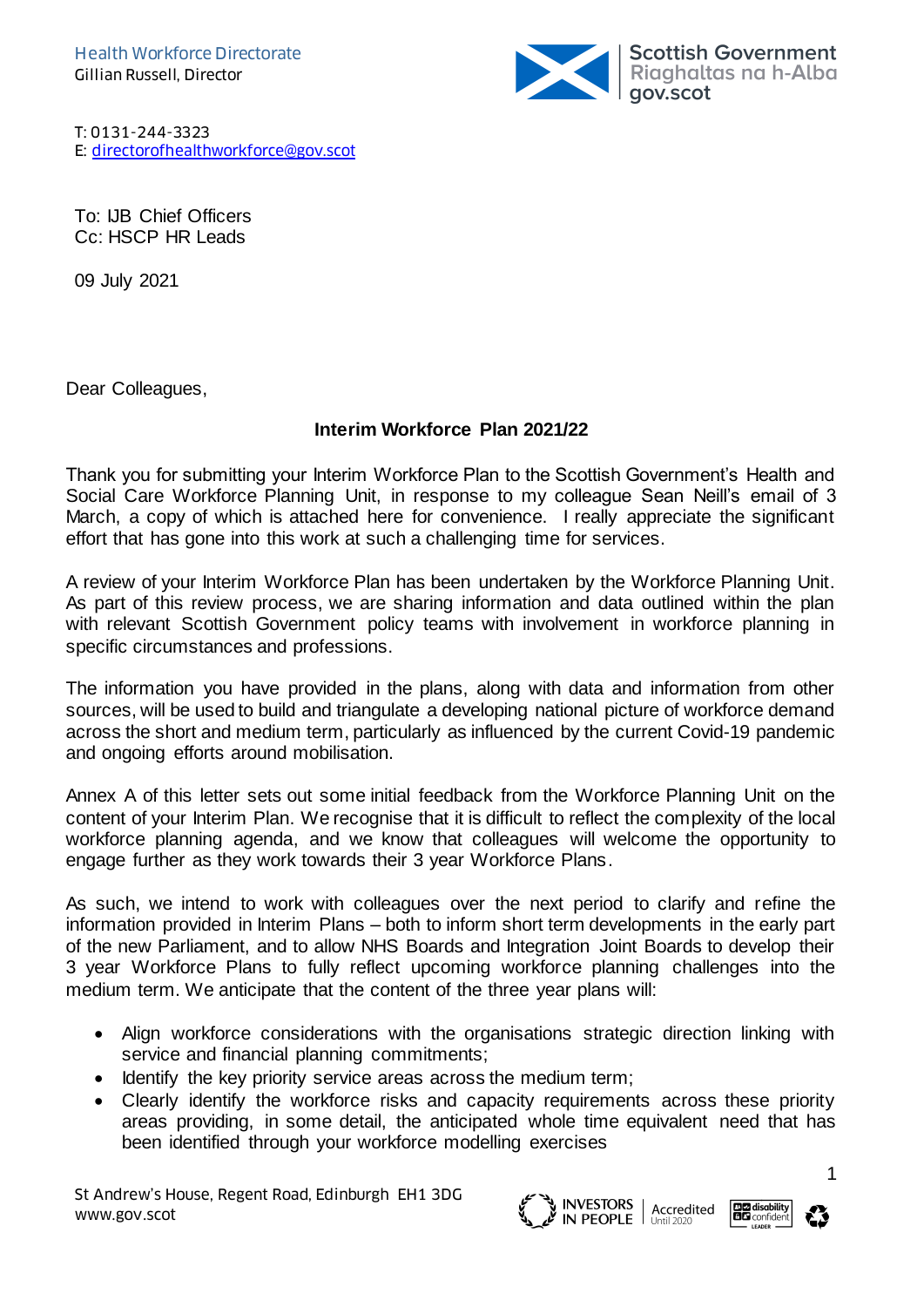We plan to engage further with workforce planning leads and will be in touch with them in due course. In the meantime, I would be grateful if you could relay my sincere thanks to all those involved in developing your Interim Workforce Plan.

Yours sincerely

 $u$ 

Gillian Russell Director of Workforce

St Andrew's House, Regent Road, Edinburgh EH1 3DG www.gov.scot





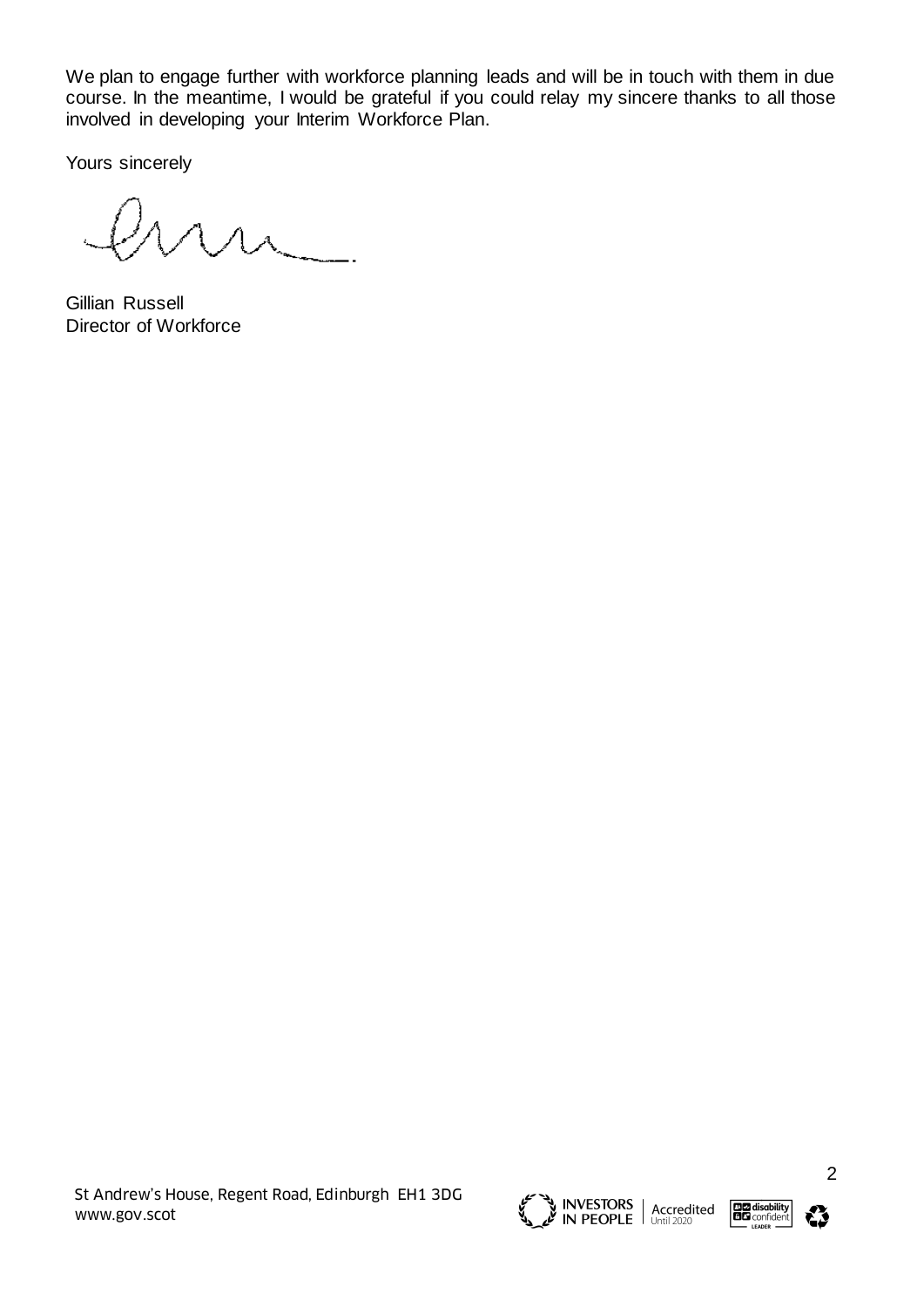## **ANNEX A – South Ayrshire HSCP Interim Workforce Plan 2021/22 - Feedback**

Please consider the feedback below in final version of your Interim Workforce Plan 2021/22 or in the development of your 2022/25 Workforce Plan.

If you have any questions about the feedback provided below please get in touch with the Scottish Government Workforce Planning Unit ([WFPPMO@gov.scot\).](mailto:WFPPMO@gov.scot)

| No. | <b>Feedback</b>                                                                                                                                                                                                            | <b>Suggested Action Point</b>                                                                                                                                                                                                                                                                                                                                                                                                                                                                                                                                                                                                                                                                                                                                                                                                                                                                          |
|-----|----------------------------------------------------------------------------------------------------------------------------------------------------------------------------------------------------------------------------|--------------------------------------------------------------------------------------------------------------------------------------------------------------------------------------------------------------------------------------------------------------------------------------------------------------------------------------------------------------------------------------------------------------------------------------------------------------------------------------------------------------------------------------------------------------------------------------------------------------------------------------------------------------------------------------------------------------------------------------------------------------------------------------------------------------------------------------------------------------------------------------------------------|
| 1.  | Section 1 - Background                                                                                                                                                                                                     |                                                                                                                                                                                                                                                                                                                                                                                                                                                                                                                                                                                                                                                                                                                                                                                                                                                                                                        |
|     | <b>Existing Workforce Plan</b>                                                                                                                                                                                             |                                                                                                                                                                                                                                                                                                                                                                                                                                                                                                                                                                                                                                                                                                                                                                                                                                                                                                        |
|     | We note the publication of the<br>SAHSCP Workforce Plan in 2019<br>and the robust Population and<br>Workforce analysis contained within<br>Parts 6A and 6B of the extant plan<br>along with the associated Action<br>Plan. | The existing Workforce Plan<br>contains considerable analysis of<br>both Population and Workforce<br>demography.<br>Population Age demographic<br>breakdown (Part 6A Page 29)<br>indicates a significant growth in the<br>elderly population in South Ayrshire<br>(age banding breakdown does not<br>appear). As part of the development<br>of the next 3 year workforce plan<br>there would be significant benefit in<br>taking this good work and cross<br>referencing with any modelling<br>assumptions around service demand<br>and associated workforce capacity<br>requirements.<br>Further analysis of the chart in Part<br>6B page 43 showing success in<br>recruitment by the top 3 advertised<br>posts would further enhance this<br>useful breakdown.<br>The information on the breakdown of<br>employing bodies across the care<br>sector also shows<br>consideration/understanding of the |
|     |                                                                                                                                                                                                                            | links across these areas.                                                                                                                                                                                                                                                                                                                                                                                                                                                                                                                                                                                                                                                                                                                                                                                                                                                                              |
|     | <b>Workforce Age Profile</b>                                                                                                                                                                                               |                                                                                                                                                                                                                                                                                                                                                                                                                                                                                                                                                                                                                                                                                                                                                                                                                                                                                                        |
|     | We note the details in the current<br>workforce plan that indicate the<br>majority of workforce is over 50<br>years.                                                                                                       | It would be useful if this detail could<br>be further broken down by<br>employing body to show the<br>differentiation between the NHS and<br>Local Authority workforces                                                                                                                                                                                                                                                                                                                                                                                                                                                                                                                                                                                                                                                                                                                                |





ו<br>ו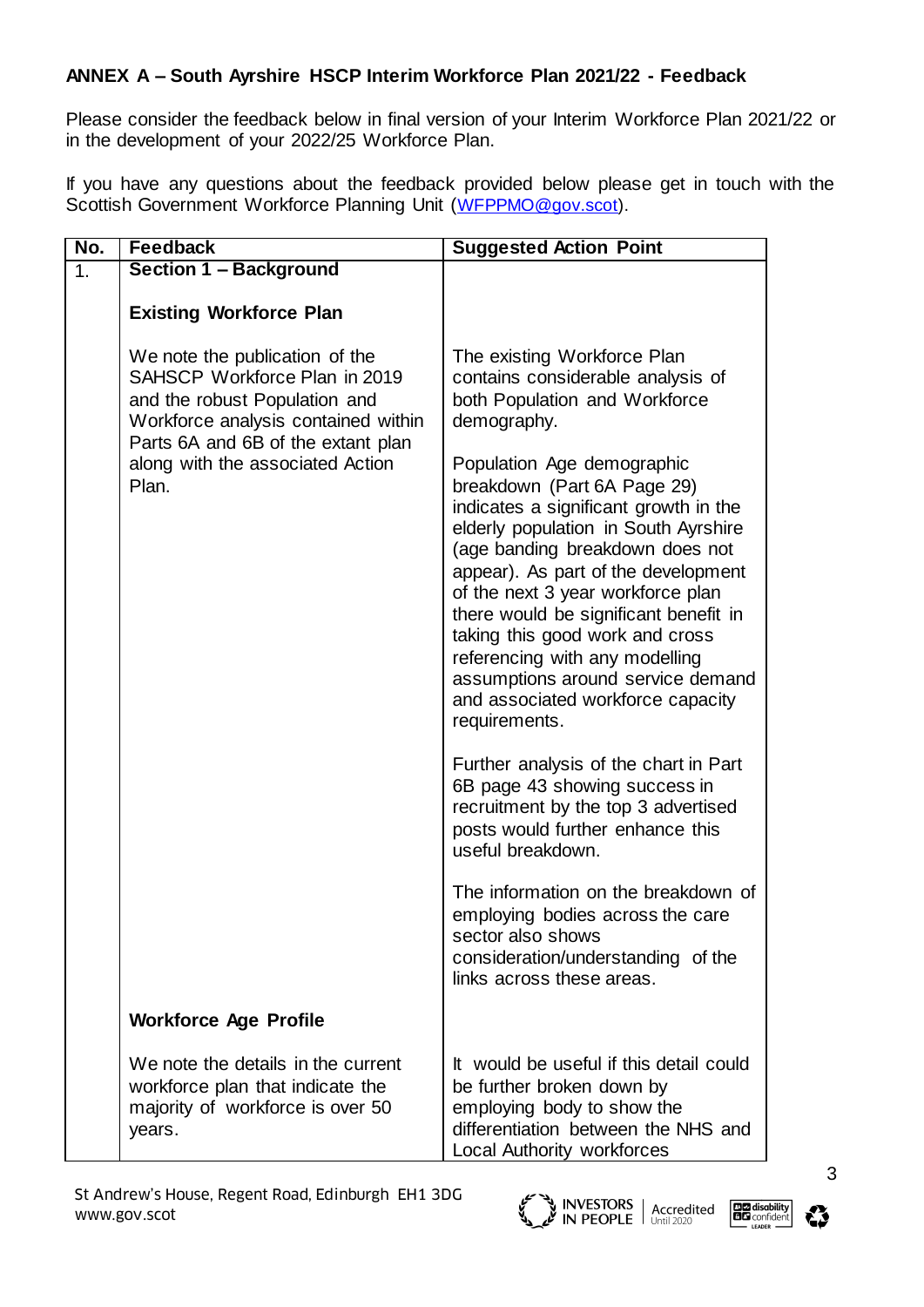|    | The details provided in the table for<br>staff age banding further breaks<br>down the various age bandings<br>across the HSCP.                                                                                                                                                                                                                                                 |                                                                                                                                                                                                                                                                                                                                                                                                                                                                                                                                                                                                                                        |
|----|--------------------------------------------------------------------------------------------------------------------------------------------------------------------------------------------------------------------------------------------------------------------------------------------------------------------------------------------------------------------------------|----------------------------------------------------------------------------------------------------------------------------------------------------------------------------------------------------------------------------------------------------------------------------------------------------------------------------------------------------------------------------------------------------------------------------------------------------------------------------------------------------------------------------------------------------------------------------------------------------------------------------------------|
| 2. | <b>Section 3 - Supporting Staff</b><br>Wellbeing<br><b>Turnover</b>                                                                                                                                                                                                                                                                                                            |                                                                                                                                                                                                                                                                                                                                                                                                                                                                                                                                                                                                                                        |
|    | We note the one third reduction in<br>leavers observed across the last<br>year and the difficulty in projecting<br>future leavers rates after the<br>pandemic period has passed. The<br>staff support mechanisms which<br>have been introduced (as described<br>in Section 3 of the plan) may<br>mitigate potential increases in<br>turnover levels across the coming<br>year. | It will be important to monitor the<br>number of leavers as part of your<br>normal workforce data trend analysis<br>across the coming year to assess<br>any changes arising and conduct<br>further analysis in order to establish<br>the specific factors which influence.<br>We are aware that the end of the<br>NHS Pension Protection period in<br>2022 and membership of dual<br>pension schemes may change<br>previously observed retiral patterns.<br>It will be important to monitor the<br>workforce age profile going forward<br>and assess any support required for<br>those staff who may be considering<br>working longer. |
|    | <b>Sickness Absence</b>                                                                                                                                                                                                                                                                                                                                                        |                                                                                                                                                                                                                                                                                                                                                                                                                                                                                                                                                                                                                                        |
|    | The reduction in Non-Covid-19<br>related sickness absence figures<br>and identification of primary causes<br>(Stress/Anxiety/Depression) and<br>Musculoskeletal problems is noted                                                                                                                                                                                              | As indicated above it will be<br>important for continued monitoring of<br>absence levels to establish whether<br>the staff support mechanisms can<br>mitigate the potential impact of<br>longer term stress related illness and<br>any Long Covid absence.                                                                                                                                                                                                                                                                                                                                                                             |
| 3. | <b>Section 4 - Short Term Workforce</b><br><b>Drivers</b>                                                                                                                                                                                                                                                                                                                      |                                                                                                                                                                                                                                                                                                                                                                                                                                                                                                                                                                                                                                        |
|    | We note the detail on workforce<br>changes in support of<br>Community Health and Care<br><b>Professional Services</b><br><b>Corporate Business Support</b><br>Children's Health<br>Social Work                                                                                                                                                                                 | In future workforce plans it would be<br>advantageous to see specific details<br>of the increased capacity described<br>as wte/fte figures e.g.<br>15% increase in Care Home<br>Hours<br>60% increase in Reablement<br>capacity                                                                                                                                                                                                                                                                                                                                                                                                        |





ו<br>ו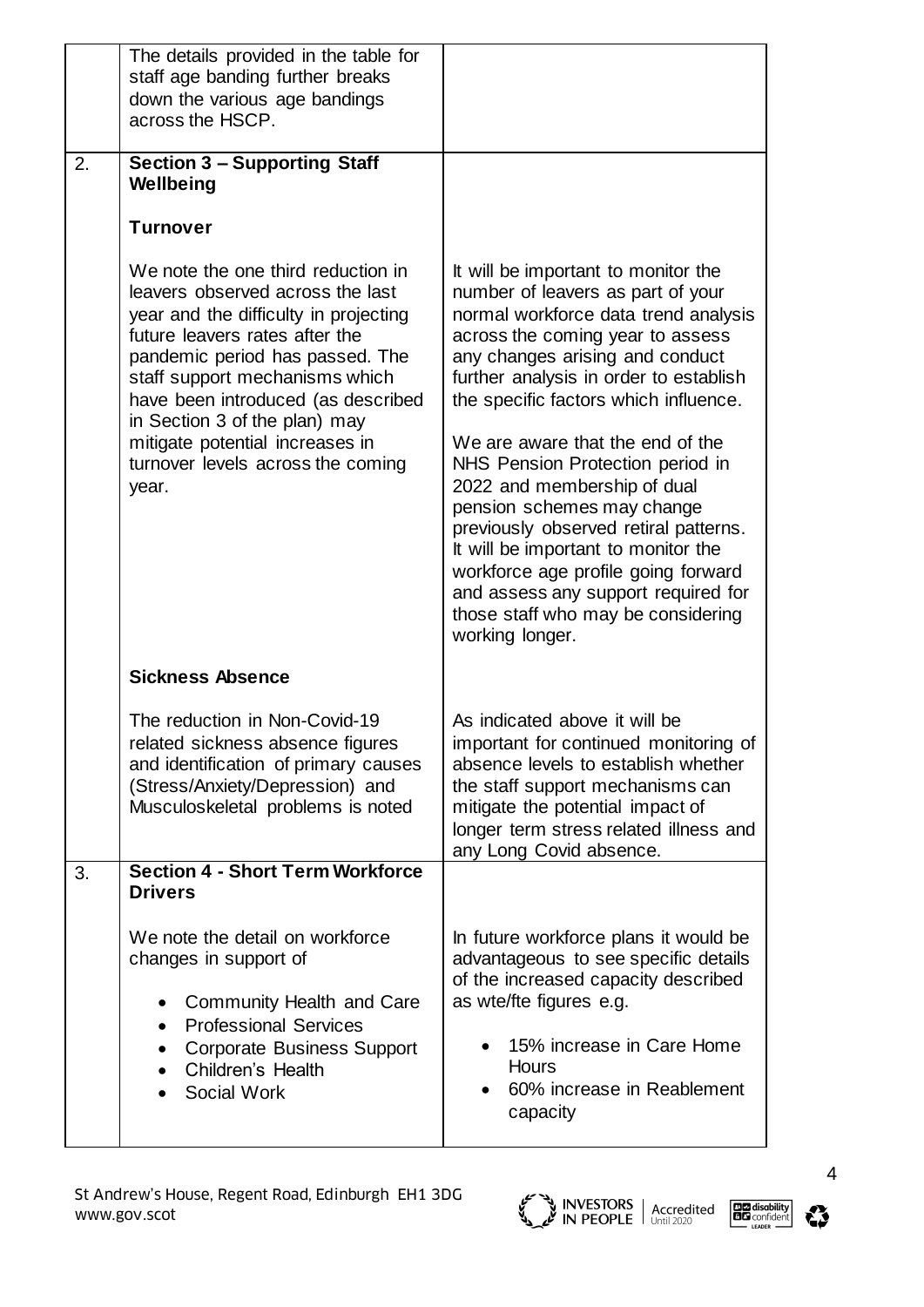| <b>Social Care Mental Health Officers</b><br>(MHOs)                                             |                                                                                                                                                                                                                                                                                                                |
|-------------------------------------------------------------------------------------------------|----------------------------------------------------------------------------------------------------------------------------------------------------------------------------------------------------------------------------------------------------------------------------------------------------------------|
| The plan highlights a desire to<br>increase MHO capacity.                                       | We are aware of the difficulties in<br>securing Social Workers with Mental<br>Health Officer qualification. This<br>issue was recognised and a<br>commitment to train an additional 45<br>MHOs has been included as an<br>action as part of the Integrated<br><b>Health and Social Care Workforce</b><br>Plan. |
|                                                                                                 | It would be useful to reflect as part of<br>your workforce planning whether this<br>extra capacity assists the<br>recruitment need and if not then the<br>level of vacancies unmet need could<br>be identified as part of the 3 year<br>plan or via the SSSCs annual survey<br>in this area.                   |
| <b>Investment in District Nursing</b><br><b>Services (East Ayrshire HSCP as</b><br>lead agency) | Given the Scottish Government<br>commitment to increasing the District<br>Nursing workforce nationally by 375<br>wte we would welcome feedback on<br>your success in securing additional<br>resource identified (3 wte per<br>annum).                                                                          |
| <b>Social Work</b>                                                                              | Comments on disruption to the<br>supply/placement of Social work<br>staff across the next 12 months will<br>be fed back to colleagues working<br>on this at the Scottish Government.                                                                                                                           |
| Overall impact of short term<br>drivers                                                         | We recognise that some of the wte<br>detail on these drivers may not yet<br>be known.                                                                                                                                                                                                                          |
|                                                                                                 | It would be beneficial in future<br>workforce plans to detail the overall<br>wte need (summary table?) and to<br>provide an assessment of the<br>success in recruiting to posts which<br>have been advertised.                                                                                                 |
|                                                                                                 |                                                                                                                                                                                                                                                                                                                |



ו<br>ו



5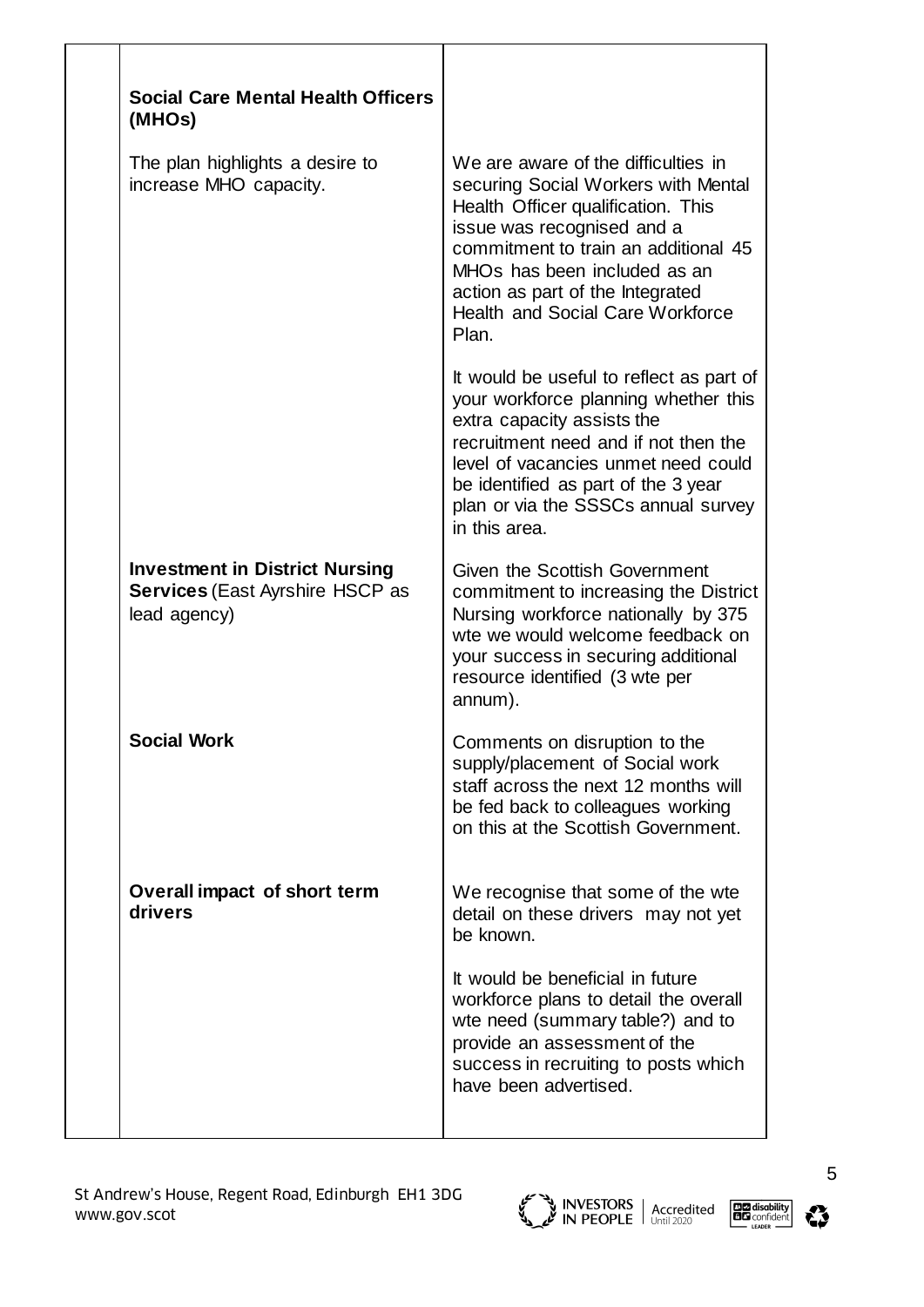| 4. | <b>Section 5 - Medium Term</b><br><b>Workforce Drivers</b>                                                                                                                                                                             |                                                                                                                                                                                                                         |
|----|----------------------------------------------------------------------------------------------------------------------------------------------------------------------------------------------------------------------------------------|-------------------------------------------------------------------------------------------------------------------------------------------------------------------------------------------------------------------------|
|    | <b>Review of Adult Social Care -</b>                                                                                                                                                                                                   | Given that the full implications of the<br>report on workforce issues are yet to<br>be determined we recognise that it is<br>has not been possible to reflect this<br>in the current plan.                              |
|    |                                                                                                                                                                                                                                        | Going forward we would expect that<br>the implications of the final<br>recommendations are considered<br>and reflected in the content of the<br>upcoming 3 year workforce plan.                                         |
|    | Other medium term drivers                                                                                                                                                                                                              | The content re local reviews of<br>Social Work, District Nursing and<br>Care/Rehabilitation Teams,<br>Reablement is noted                                                                                               |
| 5. | <b>Section 6 - Supporting staff</b><br>through transformation al change                                                                                                                                                                |                                                                                                                                                                                                                         |
|    | <b>Technology</b>                                                                                                                                                                                                                      |                                                                                                                                                                                                                         |
|    | The plan indicates that, during the<br>pandemic, the HSCP has utilised<br>digital care to support delivering<br>some services/consultations using<br>Attend Anywhere and NHS Near Me                                                   | We recognise that it may take some<br>time to assess whether these new<br>models of service delivery will<br>continue post pandemic and the plan<br>notes that the potential for service<br>redesign will be assessed.  |
|    |                                                                                                                                                                                                                                        | We would expect to see a more in-<br>depth assessment of the impact of<br>the introduction of new technology<br>on workforce demand and capacity<br>could be considered as part of<br>upcoming 3 year workforce plan.   |
|    | <b>Recruitment and Training</b><br>challenges                                                                                                                                                                                          |                                                                                                                                                                                                                         |
|    | We note the work that the HSCP is<br>undertaken in developing capacity<br>utilising the local labour force in<br>particular the initiatives around the<br>development of the SAHSCP<br>recruitment site to support local<br>campaigns. | It will be increasingly important that<br>Boards/IJBs understand their local<br>employment markets and are able to<br>utilise these initiatives to create an<br>immediate source of workforce<br>supply where possible. |
|    | Specific recruitment challenges in<br>the Girvan area are highlighted                                                                                                                                                                  | It would be helpful if the upcoming 3<br>year plan could articulate in more                                                                                                                                             |





6